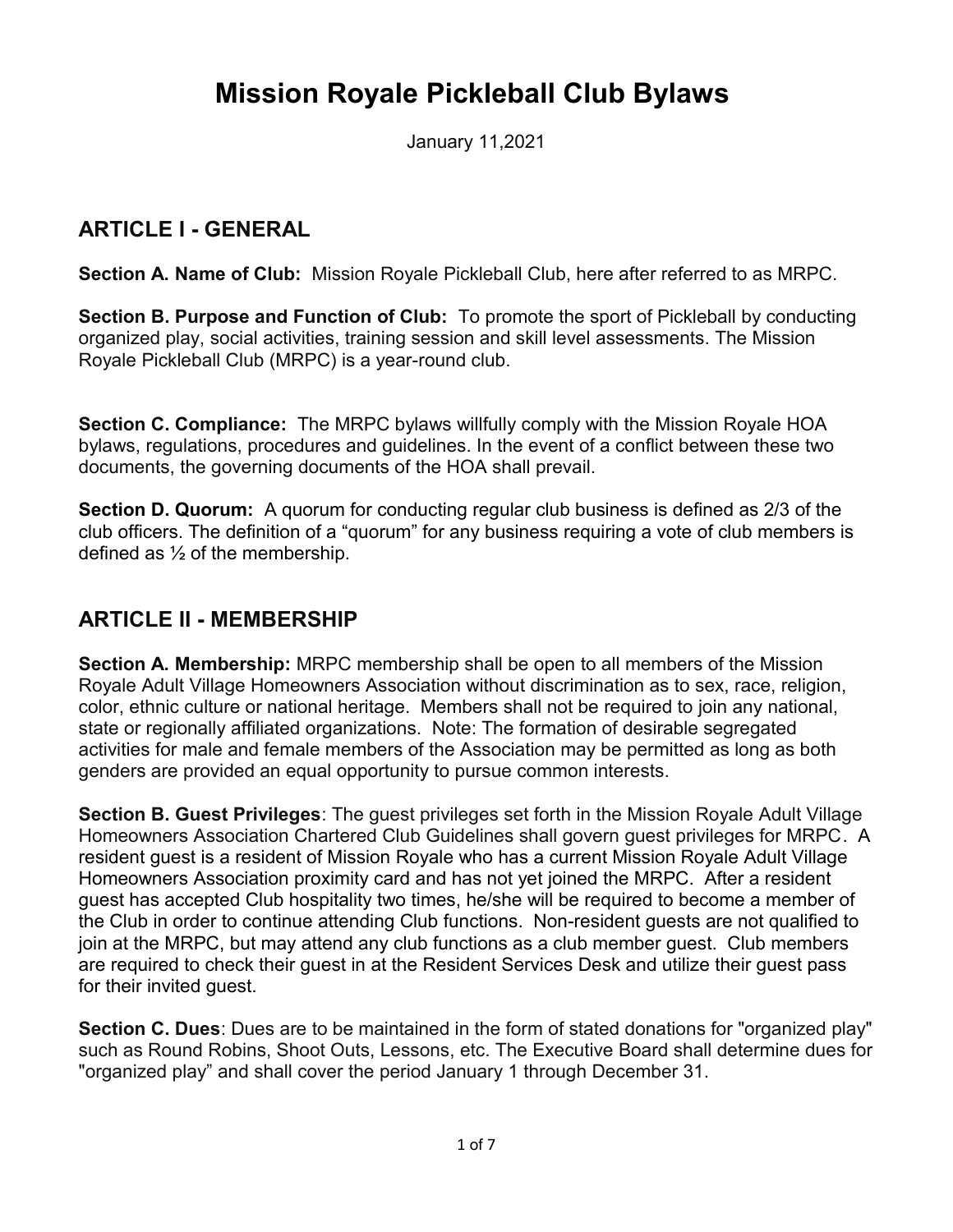**Section D. Discipline:** MRPC club members who are deemed by majority vote of the MRPC Executive Board to be in violation of the Mission Royale Adult Village Homeowners Association Rules and Regulations, MRPC Bylaws, or of any rules, guidelines and regulations promulgated by the MRPC Executive Board, may be subject to disciplinary action including suspension or revocation of club membership.

**Section E. Privacy:** MRPC members shall indicate with their annual dues payment whether any or all of their contact information is to be shared within club membership or whether held by Executive Board as private information. This selection may be altered by member at any time by notifying club secretary via club email.

# **ARTICLE III – GOVERNING BODY**

**Definition:** Governing Body will be made up of the Executive Board and chairpersons.

**Section A. The Executive Board:** The Executive Board: Shall be a President, Vice President, Secretary, Treasurer, and an At-Large board member, all of whom are elected by the MRPC membership. The Executive Board shall have overall governing authority over MRPC, consistent with the provisions of these bylaws.

#### **Section B. Executive Board Duties and Responsibilities:**

Club Officers are responsible for assuring operational safety, compliance with Mission Royale Adult Village Homeowners Association Rules and Regulations, and the proper care and use of all equipment and facilities. Club President will meet with the Community Manager and Lifestyle Director at the beginning of each year to update policies, clarify procedures, schedule fund raisers and discuss mutual concerns. Provide leadership to board committees as assigned. Each Board member may be asked to serve as an active member or chair of at least one committee throughout the year as needed. This may require a number of meetings per year plus individual tasks based on completion deadlines.

The President shall:

- Preside over all MRPC meetings and be accountable for the administration of club business
- Carry out the direction and policies established by the Executive Board
- Act as principle liaison between MRPC and the Mission Royale HOA management.
- Ensure that all MRPC board members understand the Mission Royale HOA Regulations and Procedures. submit HOA required reports.
- May Serve on a standing committee
- Attend regular board meetings
- Work with the board to responsibly review and act upon recommendations brought to the board for action
- Complete the Request for Meeting Room form for potlucks and meetings

The Vice-President shall: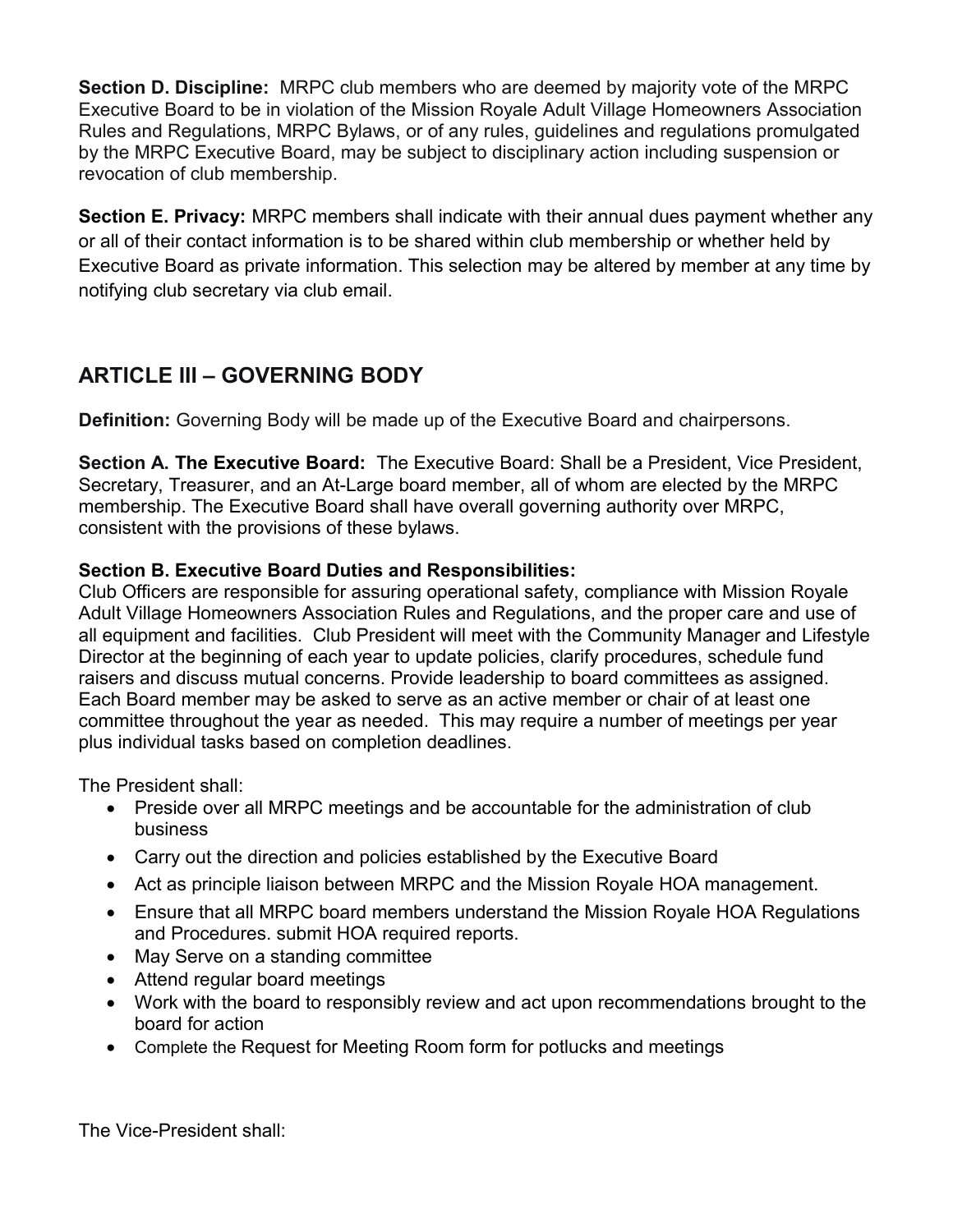- Perform all duties of the President in the event of the President's absence or inability to perform.
- Assist the president at meetings and preside at meetings in the president's absence.
- Be responsible for organizing scheduled play.
- Organize and supervise Court Coordinators.
- Serve as a liaison between the Court Coordinators and the Board.
- May serve on a standing committee
- Attend regular board meetings
- Work with the board to responsibly review and act upon recommendations brought to the board for action
- Perform other duties and responsibilities as assigned, with Executive Board approval, by the President.

The Secretary shall:

- Keep MRPC records per HOA quidelines
- Issue notices of all meetings of the Executive Board or General Membership.
- Generate and keep minutes of meetings and post on website. Minutes are to be retained for three years.
- May serve on a standing committee
- Keep MRPC members list up to date and release information in accordance with member's privacy request.
- Attend regular board meetings
- Work with the board to responsibly review and act upon recommendations brought to the board for action
- Conduct all correspondence relating to MRPC business
- Prepare and submit to the president, reports required by the HOA

The Treasurer shall:

- Manage all MRPC finances including receipt of dues, etc. and payment of MRPC obligations as per Mission Royale Adult Village Homeowners Association 2019 Chartered Club Guidelines.
- Propose budget annually in October to the Executive Board and post approved budget.
- Collect all monies, pay all bills, and keep all financial records.
- Maintain an accurate accounting of MRPC budget.
- Keep an up to date ledger of all transactions conducted in the regular course of MRPC business.
- Provide financial reports as required at all meetings of the Executive Board or general membership.
- Inventory club equipment annually in October and maintain a written record of club equipment. An Inventory Form shall be filed with the HOA Activities Director by February 1 each year.
- Prepare and submit to the president, reports required by the HOA.
- May serve on a standing committee
- Attend regular board meetings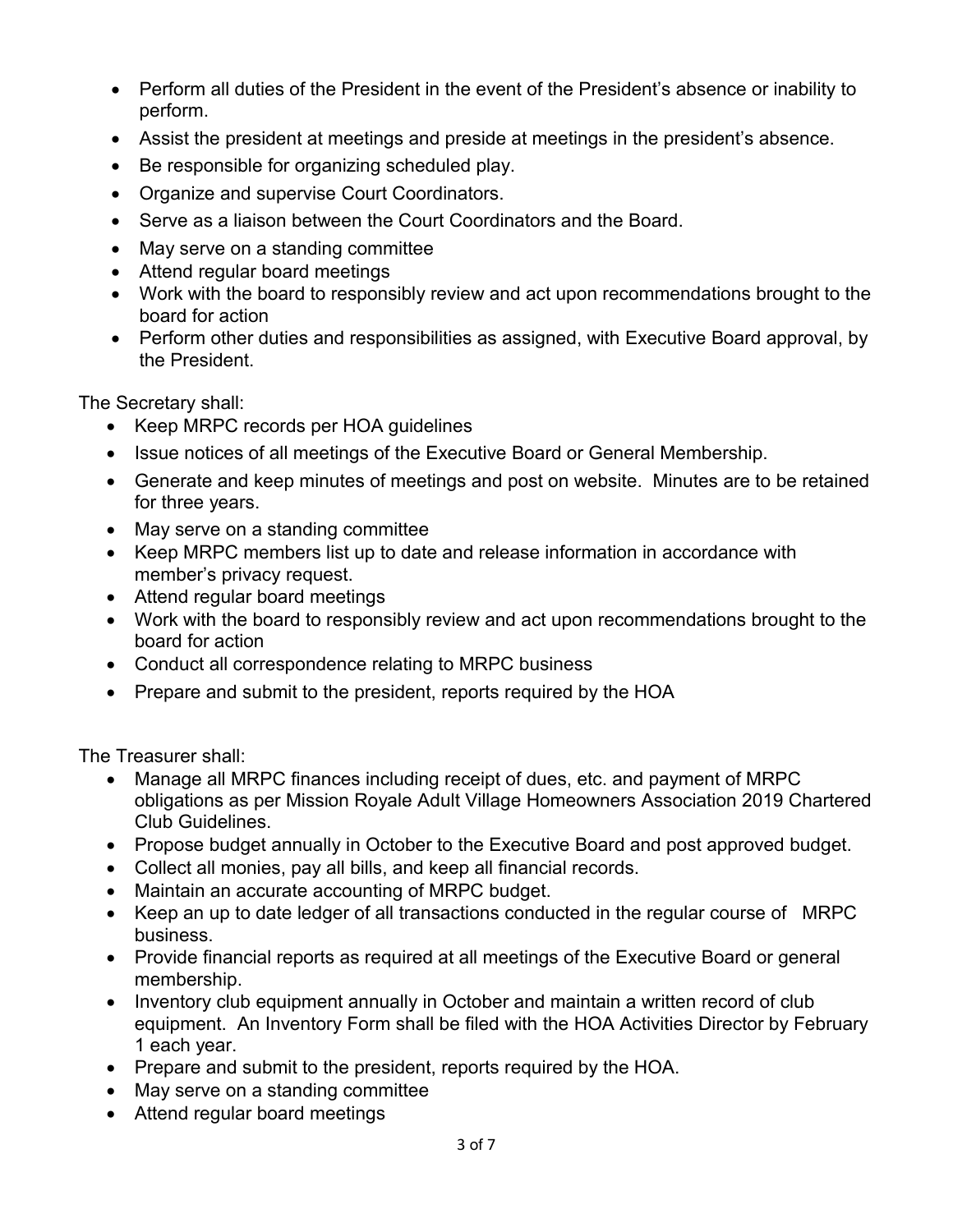Work with the board to responsibly review and act upon recommendations brought to the board for action.

The At-Large Board Member shall:

- Serve as New Member Liaison
- Chair the Events Committee
- Oversee the Ratings Chairperson
- Maintain courtside First Aid supplies
- May serve on a standing committee
- Attend regular board meetings
- Work with the board to responsibly review and act upon recommendations brought to the board for action.

#### **Section C: Chairpersons Roles and Responsibilities:**

The executive board shall appoint all chair positions necessary to carry out the purposes and objectives of MRPC. Chairpersons shall attend monthly board meetings as non-voting members of the governing body.

# **ARTICLE IV –ELECTIONS AND VACANCIES**

#### **Section A. Term of Office:**

All Executive Board members are elected for a two-year term and are limited to two consecutive terms.

The term of office shall begin in even years for the Vice President and Treasurer. Term of office shall begin in odd years for President, Secretary, and At-Large Member. Term of office shall begin at the March general meeting, immediately following announcement by the president of the winning candidates

#### **Section B. Vacancies:**

Vacant board positions shall be filled by appointment of the executive board and held by the appointee until the next regularly scheduled election for that position is conducted. Special/Interim elections may be held with approval of HOA.

#### **Section C. Nominations:**

- All nominees must be homeowners of the community (as defined by MRHOA).
- No two members of the same household shall be on the executive board at the same time
- At the January Executive Board meeting, the president shall form and chair a nominating committee.
- At the February Executive Board meeting, the president shall present to the Governing Board, the names of candidates who have accepted nomination as well as names of candidates who have self-nominated.
- At the **February general meeting the president shall:** 
	- 1. accept nominations from the floor. Nominees nominated from the floor must be present and give consent in order to be added to the slate of candidates.
	- 2. present slate of candidates to the membership.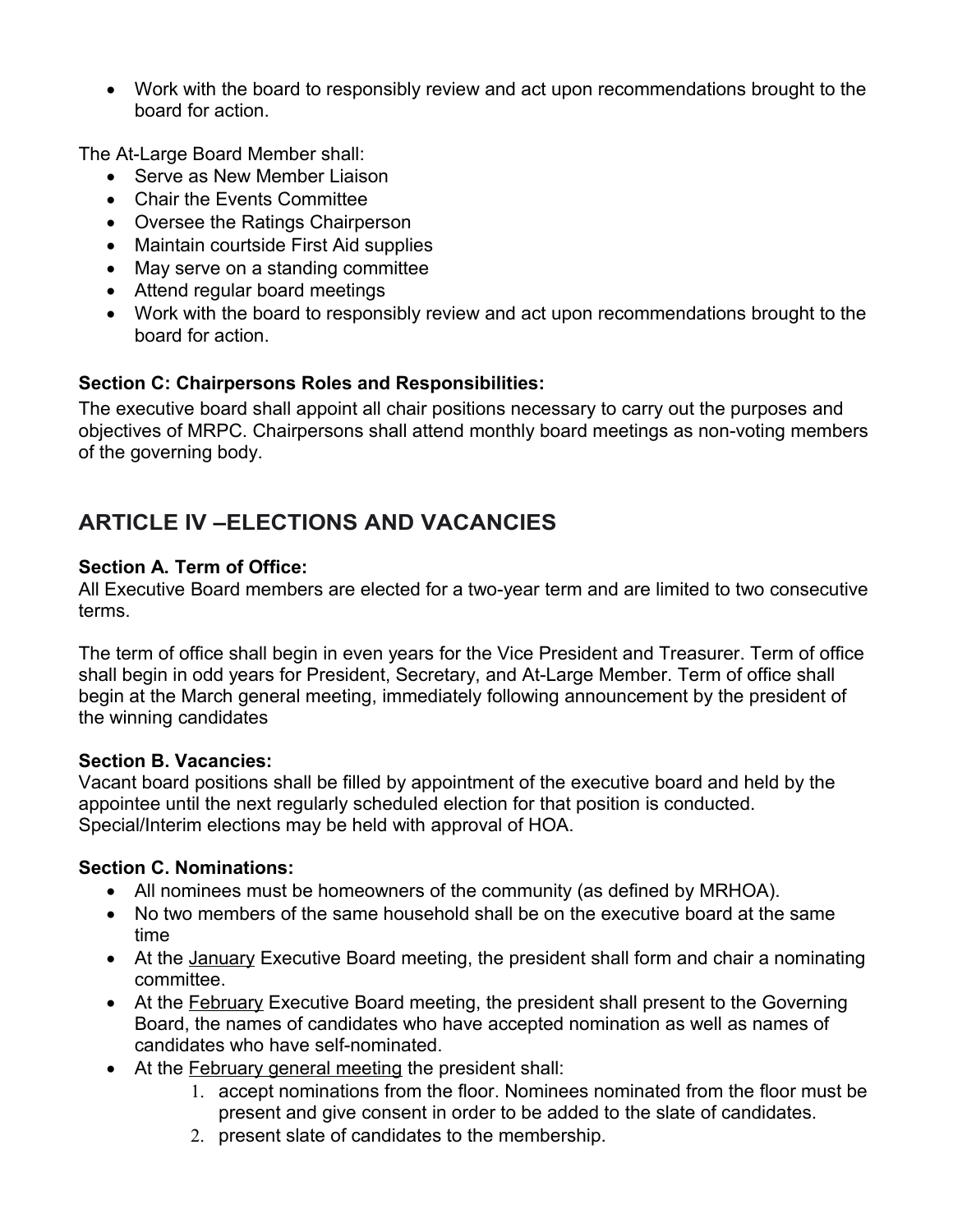3. Identify the means and dates of voting as per HOA guidelines.

#### **Section D. Election:**

- The president shall notify the HOA Activities Director of the election dates no later than 30 days prior to the election per Chartered Club Guidelines.
- Club elections must be publicized in the Club website, the association website, and noticeably posted in the Recreation Center thirty (30) days prior to the election.
- Voting will commence no later than two weeks prior to the March general meeting/potluck and will remain open for a period of 7 calendar days.
- Voting will occur via an electronic platform such as Survey Monkey.
- The president and secretary (in even years) or the treasurer and vice president (In odd years) shall count the votes at the conclusion of the seven-day period. Results shall remain confidential until the final results are announced. The president and secretary (in even years) or the treasurer and vice president (In odd years) shall verify that, per HOA Chartered Club Guidelines, a quorum of votes was received.
- Candidates for each open position receiving the majority of votes cast shall be declared by the president to be the winner.
- The president (in even years) or vice president (in odd years) shall convey election results to the current Executive Board member and candidates within 24 hours of close of voting.
- The president or vice president shall announce the newly elected board members at the March general meeting/potluck, via email to all members, and via MRPBC website.
- The president shall complete and submit a New Club Officers form to the Activities Director within 14 days following the election.

# **ARTICLE V – COMMITTEES**

**Section A. Overview:** All committees, including standing, ad hoc, and single purpose committees, and the chairpersons thereof, shall be appointed by the Executive Board to carry out the purposes and objectives of MRPC. Standing committees can be established or modified only with Board approval. All committees should have a clearly defined mission statement, and term set by the Executive Board.

# **ARTICLE VI - MEETINGS**

**Section A: Meetings of the Members:** MRPC general meetings for all members shall be held not less than once annually, the time and place to be determined by the Executive Board. The President shall preside over all such meetings.

**Section B. Meetings of the Executive Board:** The President may call a meeting of the Executive Board by giving members a 48-hour notice in writing or by e-mail. The time and place of such meeting shall be determined by the President. A majority of Executive Board Members shall constitute a quorum and may conduct any necessary club business at such meetings. Scheduled board meetings are open to all club members.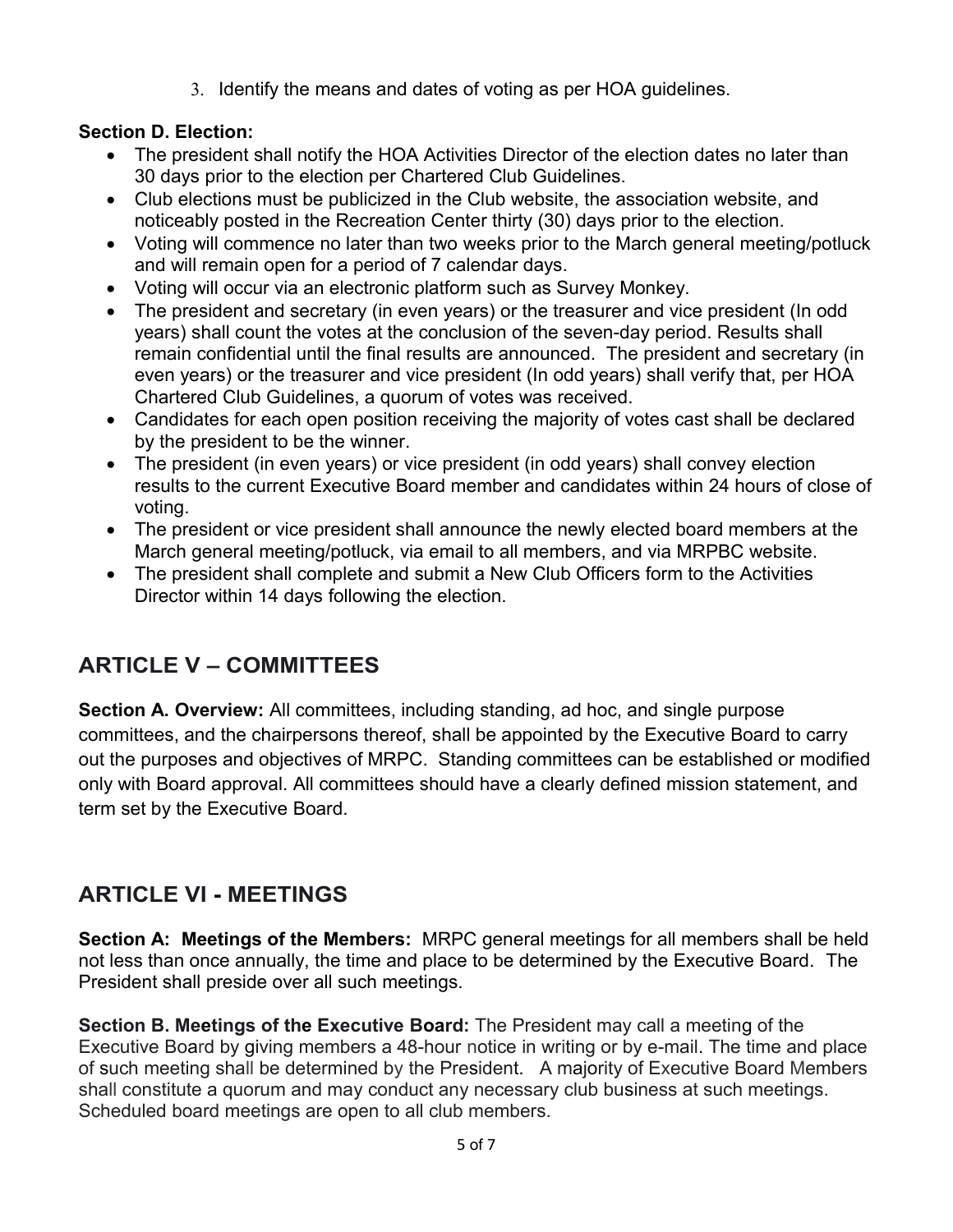**Section C. Committee Meetings:** Committees shall meet as needed but a minimum of one time.

**Section D. Meetings of the Court Coordinators:** The Court Coordinators shall meet a minimum of two times annually.

### **ARTICLE VII – FINANCIAL**

**Section A: Management of Funds: The Treasurer will m**anage all MRPC finances including receipt of dues, etc. and payment of MRPC obligations as per current Mission Royale Adult Village Homeowners Association Chartered Club Guidelines with the oversight of the Executive Board.

**Section B: Maintenance of Financial Records:** All MRPC financial records must be kept for seven years and shall be maintained by the Treasurer

**Section C. Expenditures:** Any unbudgeted single expenditure over \$100 must be approved by the Executive Board. Any unbudgeted expense over \$1,000 must be approved by the club membership. Two executive board members must be authorized to sign checks.

**Section D. Auditing of Financial Records and Assets:** MRPC's financial records may be audited by qualified persons or organizations annually. All assets of MRPC shall be physically inventoried at least once annually, and a written record thereof shall be maintained by the treasurer.

**Section E. Annual Budget, Cash, and Inventory of Club Assets:** The Executive Board shall prepare an annual budget to be presented at a regularly scheduled general meeting.

MRPC shall maintain checking and/or savings bank accounts as may be necessary, in the opinion of the Executive Board, to properly conduct MRPC business. All cash and checks shall be deposited in one or more of these accounts, with two signatures to each check. Per Chartered Club Guidelines, the President and Treasurer shall be bonded by the club, as they have authority to withdraw or deposit funds.

All expenditures by MRPC, or any member on behalf of MRPC, must be supported by a receipt. Reimbursements to officers and MRPC members shall also be made by check, established petty cash fund, or electronic disbursement. Receipts and invoices covering all such transactions shall be kept by the Treasurer as part of MRPC's financial records.